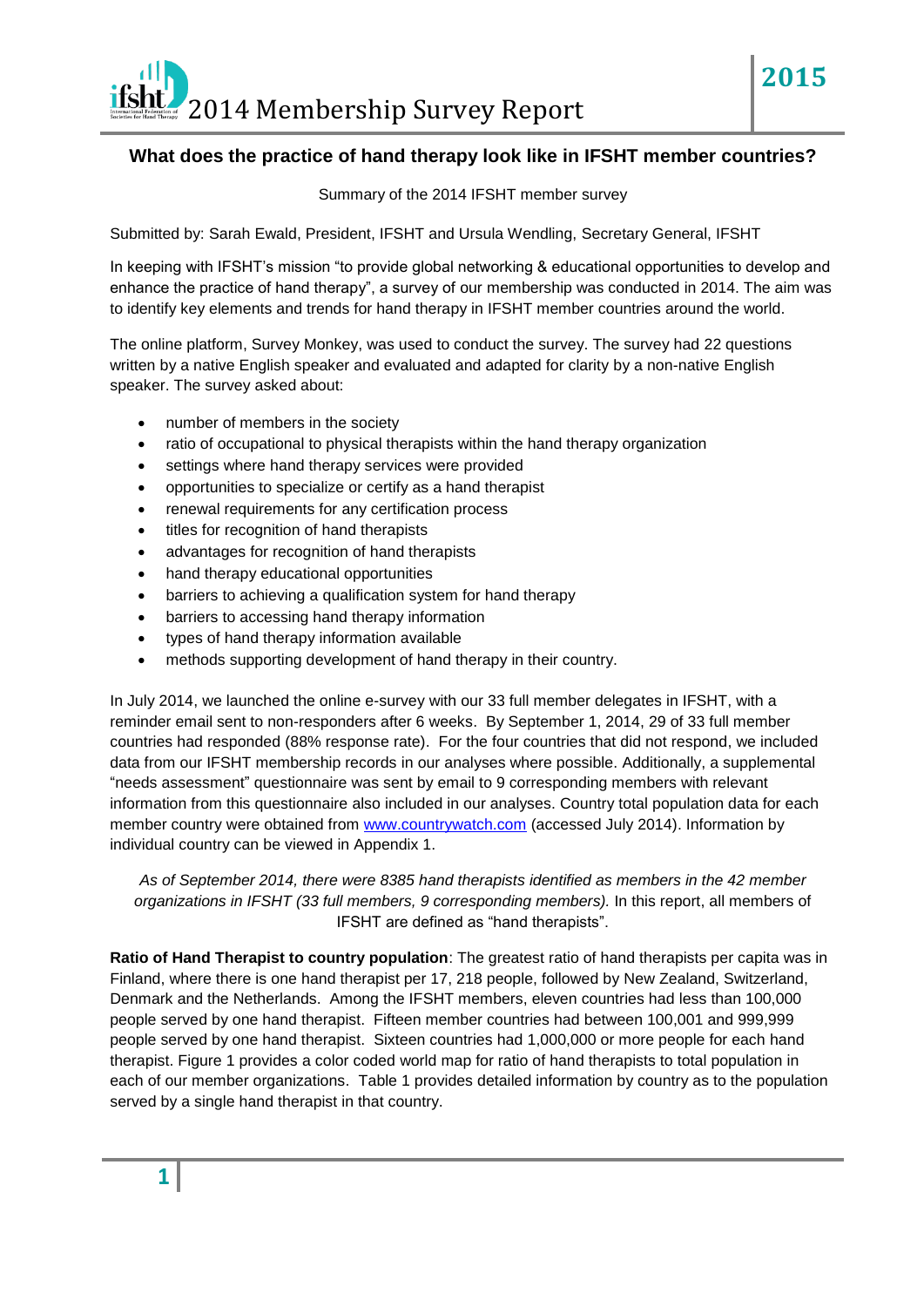## *ifsht.* 2014 Membership Survey Report



**Figure 1:** Ratio of hand therapists to total population in our member organization countries.

| Table 1: Population served by 1 Hand Therapist in IFSHT member organization countries. |                                    |  |                 |                                    |  |                             |                                    |  |
|----------------------------------------------------------------------------------------|------------------------------------|--|-----------------|------------------------------------|--|-----------------------------|------------------------------------|--|
| Country                                                                                | Population per 1<br>Hand Therapist |  | Country         | Population per 1 Hand<br>Therapist |  | Country                     | Population per 1 Hand<br>Therapist |  |
| Finland                                                                                | 17'218                             |  | Japan           | 222'209                            |  | <b>Bahrain</b>              | 1'332'171                          |  |
| New Zealand                                                                            | 23'168                             |  | <b>Barbados</b> | 284'548                            |  | Brazil                      | 1'401'160                          |  |
| Switzerland                                                                            | 27'058                             |  | Belgium         | 298'553                            |  | Gaza                        | 1'600'000                          |  |
| Denmark                                                                                | 27'434                             |  | Argentina       | 298'780                            |  | Turkev                      | 1'632'388                          |  |
| <b>Netherlands</b>                                                                     | 30'686                             |  | France          | 343'863                            |  | Colombia                    | 1'778'665                          |  |
| Sweden                                                                                 | 45'679                             |  | South Africa    | 345'540                            |  | Qatar                       | 2'020'000                          |  |
| Norway                                                                                 | 64'031                             |  | Canada          | 351'867                            |  | Spain                       | 2'386'897                          |  |
| Slovenia                                                                               | 66'276                             |  | Greece          | 359'185                            |  | Kenya                       | 3'000'670                          |  |
| Australia                                                                              | 75'025                             |  | Uruguay         | 416'622                            |  | India                       | 8'526'514                          |  |
| <b>United Kingdom</b>                                                                  | 84'991                             |  | <b>Israel</b>   | 521'457                            |  | <b>United Arab Emirates</b> | 9'346'129                          |  |
| Hong Kong                                                                              | 89'844                             |  | Italy           | 881'145                            |  | Romania                     | 19'963'581                         |  |
| <b>United States</b>                                                                   | 106'504                            |  | South Korea     | 980'800                            |  | Sri Lanka                   | 20'483'000                         |  |
| Germany                                                                                | 139'649                            |  | Portugal        | 1'081'383                          |  | Saudi Arabia                | 28'828'870                         |  |
| <b>Ireland</b>                                                                         | 161'092                            |  | Venezuela       | 1'085'900                          |  | Iran                        | 77'447'168                         |  |

**Percentage of PT to OT professionals working as hand therapists**: In our member countries about 70% of hand therapy professionals are occupational therapists (OT) and 30% are physical therapists (PT). However, there were notable differences in whether an OT or PT was the most common profession in each country. Two countries reported that one profession dominated the field of hand therapy; Denmark reported that 99% of hand therapists were OTs, and Turkey reported only PTs specialized in the treatment of hand injuries. Figure 2 shows the percentage of PT to OT professionals in each of our member organizations.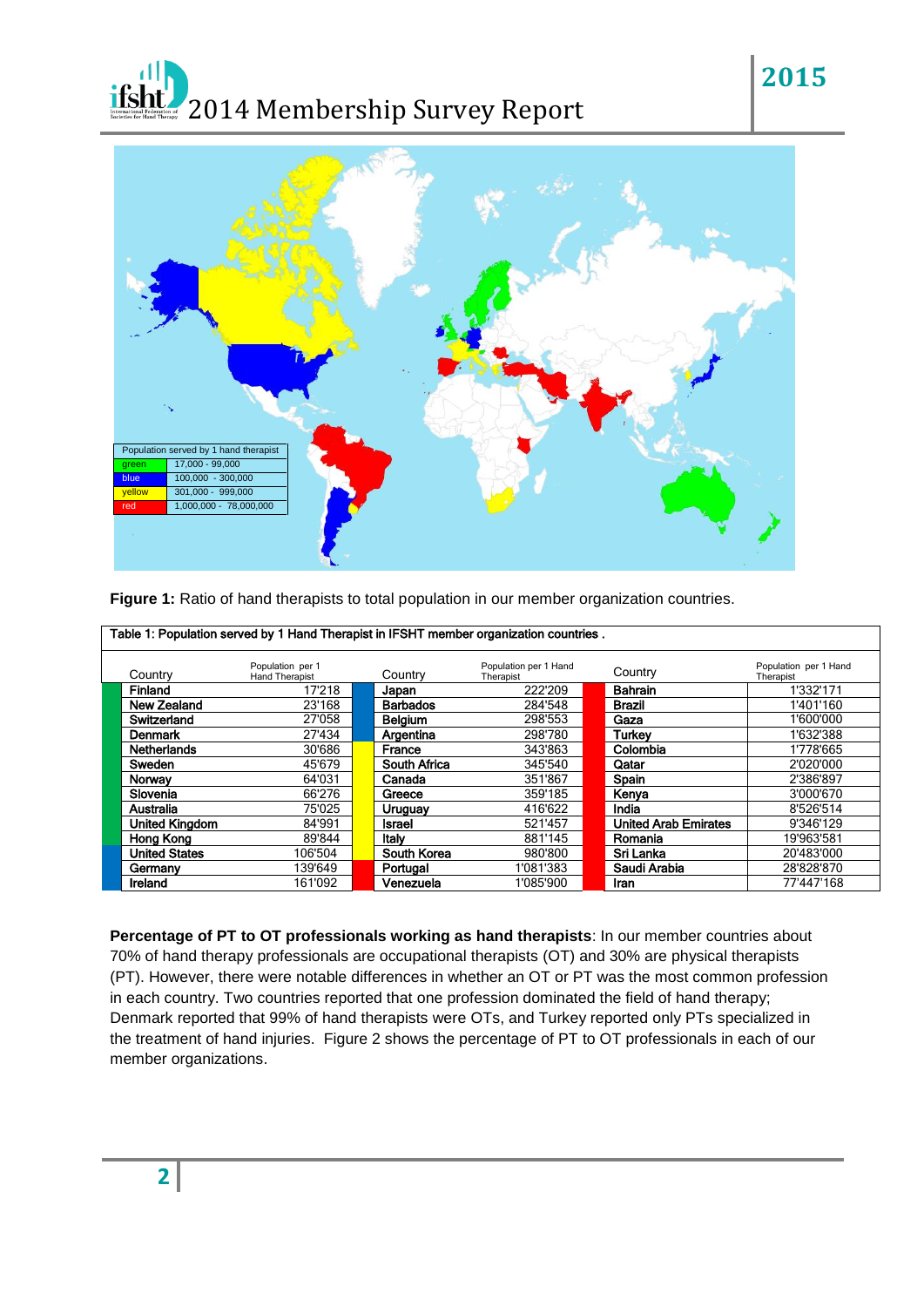

**Figure 2:** Percentage of PT and OT professionals working as hand therapist in our member organizations.

**Hand therapy skill development:** How occupational or physical therapists developed skills in hand therapy also varied (Figure 3). Respondents indicated that participation in hand therapy skills courses was the most frequently utilized method for therapists in their country to learn about hand therapy. Other opportunities commonly utilized included visiting programs, hand therapy internship programs and postgraduate certificate programs. In several countries there are post graduate or university level programs available to learn about hand therapy.



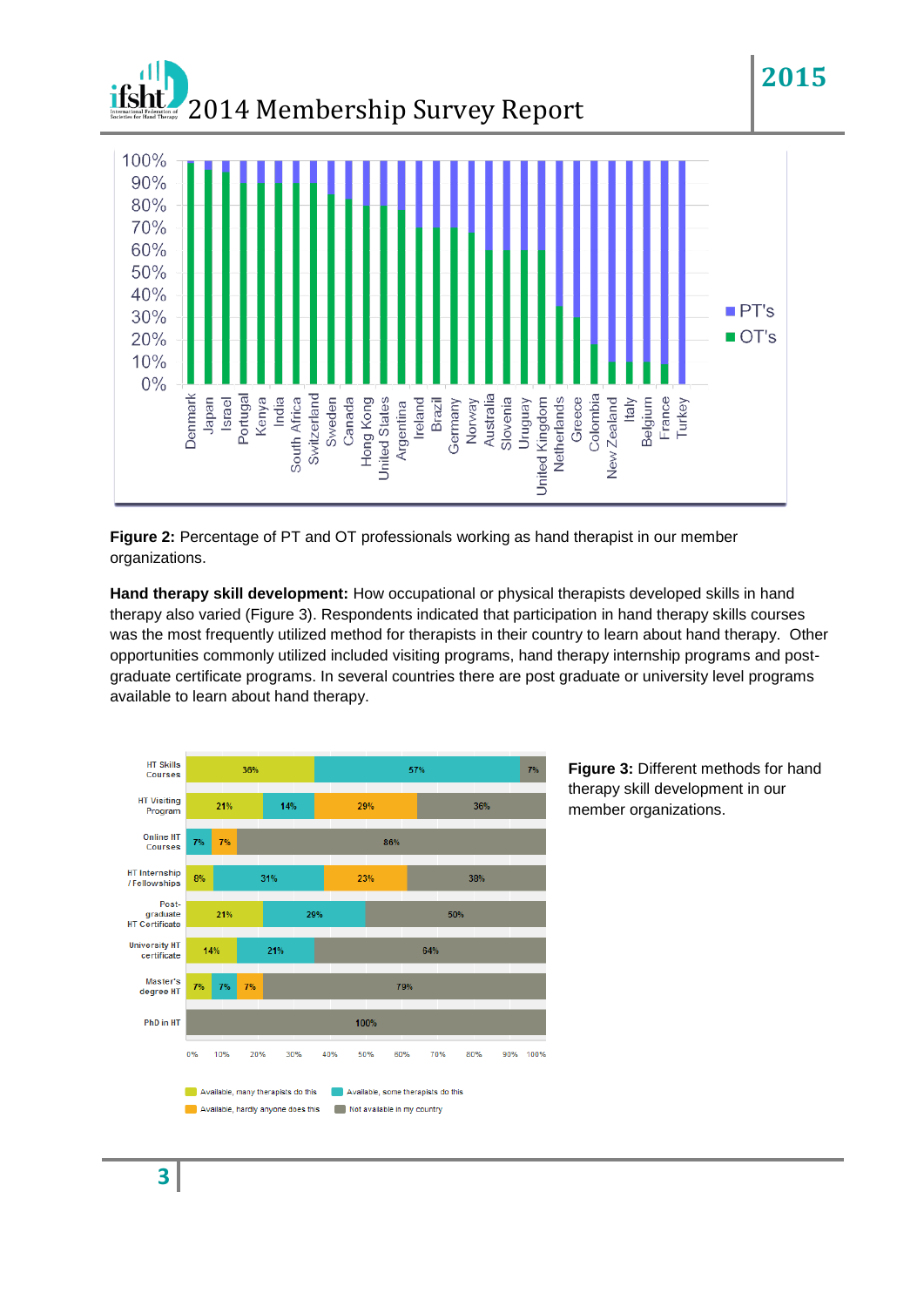

**Access to hand therapy information:** Respondents were asked about the availability of hand therapy literature in their country in the primary language(s) spoken in their country (Table 1). Seven countries reported that hand therapy textbooks are not available in their country's primary language in comparison to eight countries reporting that there were more than 10 hand therapy textbooks available. In 12 countries a hand therapy journal was available and in 14 countries no hand therapy journal was available. Despite increased access to the internet globally, many respondents indicated that language barriers and the expense of acquiring information continued to limit their ability to access information relevant to hand therapy. More information about perceived barriers is visible in Figure 4.

| 60%<br>40% | 38%                                                                                    |  |                                                  | 35%<br>31%                                   |  |                                                            | 1%<br>4 | 28%                                                        |  |                                |  |
|------------|----------------------------------------------------------------------------------------|--|--------------------------------------------------|----------------------------------------------|--|------------------------------------------------------------|---------|------------------------------------------------------------|--|--------------------------------|--|
| 20%<br>0%  |                                                                                        |  |                                                  |                                              |  |                                                            |         |                                                            |  |                                |  |
|            | Do not have<br>G<br>edical libra<br>Hand<br>literature<br>access to<br>Therapy<br>with |  | difficult to<br>≝<br>Lack of<br>English<br>makes | onlin<br>literature<br>search<br>rform<br>9e |  | online journal<br>Φ<br>Don't have<br>database<br>access to |         | too expensive<br>ordered<br>Articles are<br>online<br>when |  | to Hand<br>Therapy<br>articles |  |

**Figure 4**: Barriers to accessing hand therapy literature.

**2015**

**Recognition of Hand Therapists:** The survey asked if it was possible to attain formal recognition as a hand therapist in the member country. Delegates from 29 countries responded to this question, with 13 (45%) indicating that hand therapy was recognized in their country and 16 (55%) indicating recognition of hand therapy was not possible. The countries where hand therapy recognition was not yet possible listed the following reasons: too small for a formal recognition program, legal issues prevent formal recognition in that country, too expensive to develop, no perceived need for a formal recognition program, members have access to this process in other countries, working on a process for formal recognition of hand therapists but it takes time.

In the 13 countries with a formal recognition process in place, the process to attain recognition as a hand therapist varied. All 13 countries noted that therapists had to first complete training as either an occupational or physical therapist before specializing in hand therapy. Additional qualification to become a hand therapist followed one of three pathways: 1) **formal educational programs** that lead to a diploma or certificate in Hand Therapy, 2) **portfolio programs** that recognize experience that requiring evidence of experience and knowledge of hand therapy practice, and 3) **auto-didactic programs** that issue certification upon completion of a hand therapy exam (Figure 5 A). Some countries, such as New Zealand, Switzerland, the United Kingdom and the Netherlands, have multiple pathways for obtaining recognition as a hand therapist (Figure 5 B).



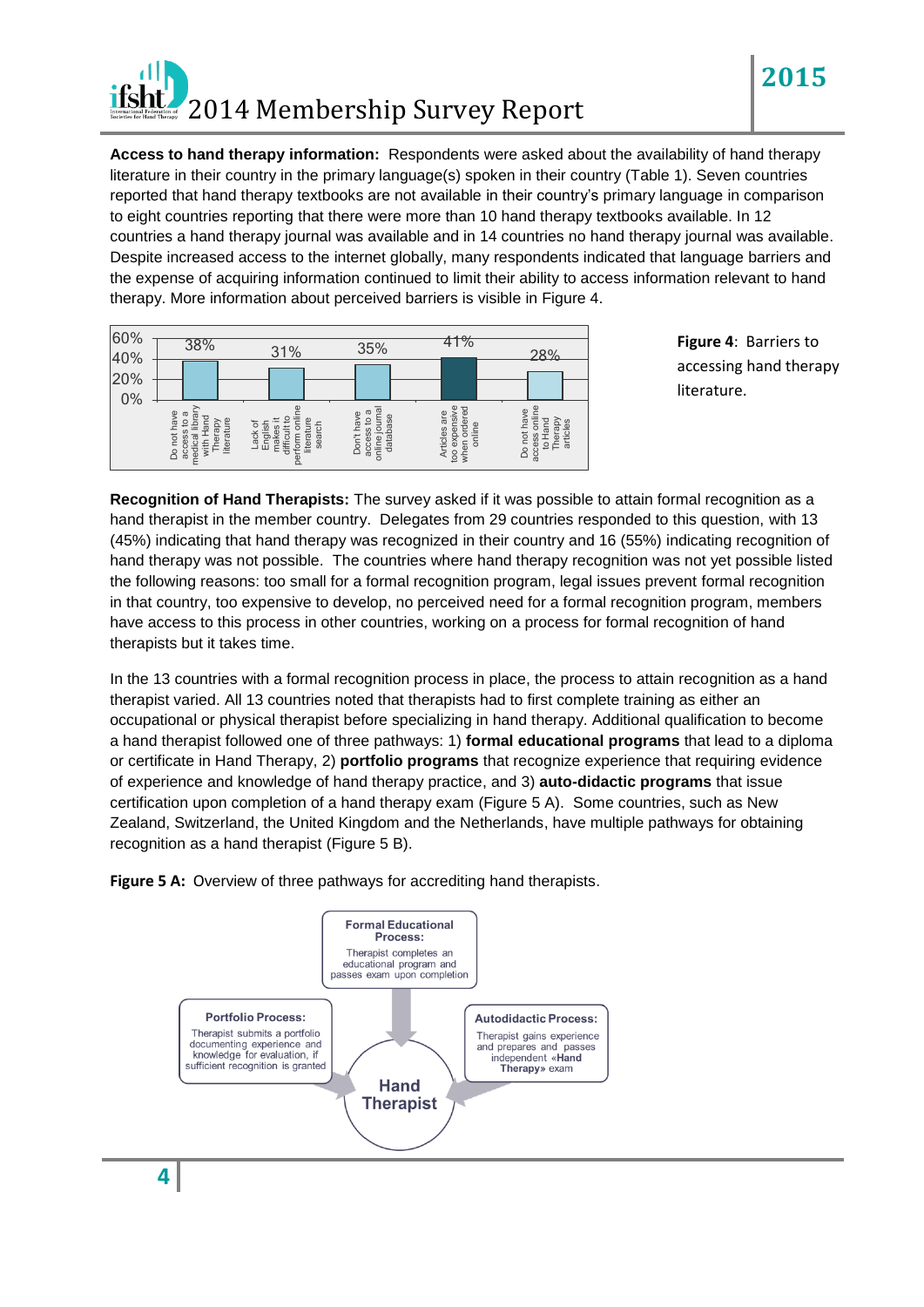## 2014 Membership Survey Report





Among the 13 countries with a formal accreditation process in place, different titles were used to identify hand therapists and recertification requirements vary from every 2 to 10 years (Table 2). The most common renewal period was five years in 6 countries. Four countries do not require recertification.

| Table 2: Certification renewal time frames in member countries with formal recognition of hand therapy. |                                                             |                                            |  |  |  |  |
|---------------------------------------------------------------------------------------------------------|-------------------------------------------------------------|--------------------------------------------|--|--|--|--|
| Country                                                                                                 | Title                                                       | <b>Re-certification</b><br><b>Interval</b> |  |  |  |  |
| Argentina                                                                                               | Terapistas de Mano.                                         | 5 years                                    |  |  |  |  |
| Canada                                                                                                  | Certified Hand Therapist CHT                                | 5 years                                    |  |  |  |  |
| Columbia                                                                                                | Especialista en Rehabilitacion de la Mano y Membro Superior | None                                       |  |  |  |  |
| Denmark                                                                                                 | Specialergoterapeut i Håndterapi                            | None                                       |  |  |  |  |
| Germany                                                                                                 | zertifizierter HT-DAHTH                                     | 7 years                                    |  |  |  |  |
| Japan                                                                                                   | Japan Certified Hand Therapist JCHT                         | 5 years                                    |  |  |  |  |
| Kenya                                                                                                   | Therapist, OT or PT with hand rehabilitation experience     | None                                       |  |  |  |  |
| <b>Netherlands</b>                                                                                      | Certificaat Hand Therapeut in Nederland CHT-NL              | 5 years                                    |  |  |  |  |
| New Zealand                                                                                             | <b>Registered Hand Therapist</b>                            | 2 years                                    |  |  |  |  |
| Portugal                                                                                                | Reeducador do Membro Superior e Mão                         | None                                       |  |  |  |  |
| Switzerland                                                                                             | Zertifiziere/r Handtherapeut/in Schweiz ZHT-CH              | 10 years                                   |  |  |  |  |
| United Kingdom                                                                                          | Accredited Hand Therapist (BAHT)                            | 5 years                                    |  |  |  |  |
| <b>United States</b>                                                                                    | Certified Hand Therapist CHT                                | 5 years                                    |  |  |  |  |

For the countries that had recognition of hand therapists, the perceived benefits for therapists with this qualification were explored. An overview of responses to benefits for a hand therapist is provided in Figure 6. The two most frequently identified benefits were that surgeons and patients preferred to work with qualified hand therapists. Fifty percent of the responses indicated that sometimes there were better employment opportunities for accredited hand therapists. The majority (67%) of respondents indicated that despite efforts to achieve recognition as a specialist in hand therapy, therapists could not expect to receive greater financial remuneration for their services.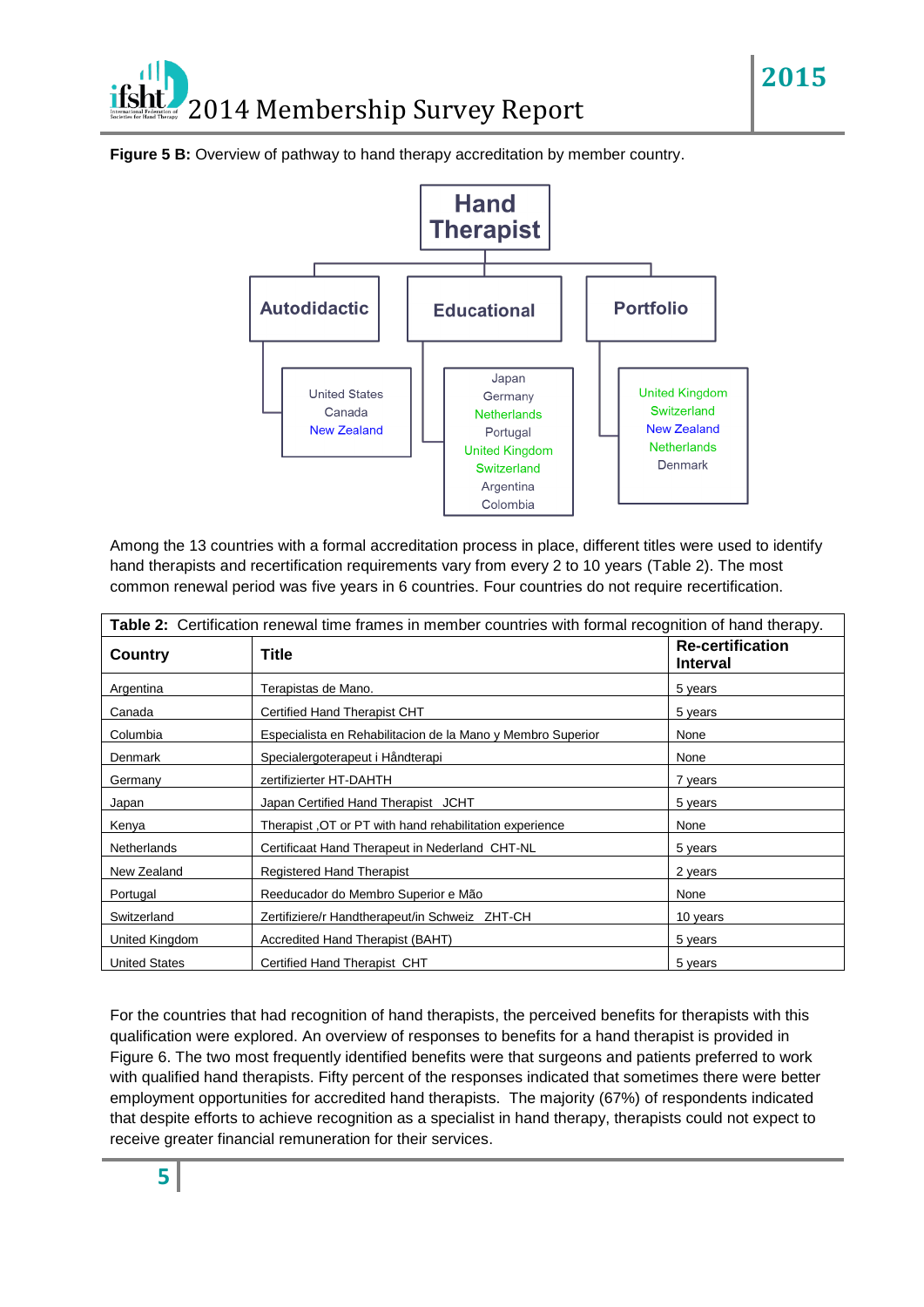

**Figure 6.** Perceived benefits for accredited hand therapists.

**Facilitating development of hand therapy:** Member organizations identified the importance of their role in supporting the further development of the practice of hand therapy in their own country. Eighty-six percent of respondents indicated that their national hand therapy organization supported the development of hand therapy in the following ways: organizing national hand therapy congresses, having a hand therapy society website, and by organizing hand therapy courses.

**In summary:** Worldwide, both occupational therapists and physical therapists provide hand therapy services. Overall, our survey indicates that 70% of hand therapy is provided by occupational therapists in IFSHT member countries. Opportunities to be formally recognized as a "hand therapist" are available in less than half the IFSHT full membership nations. In countries where recognition processes are in place, therapists cannot expect a greater fee for service than other therapists, but they can expect that physicians and patients value their contribution and prefer to work with them. Barriers continue to exist to accessing current literature for therapists interested in hand therapy. Perceived barriers include lack of English language skills to read articles published in English, insufficient vocabulary to perform an effective search in English and lack of literature in the countries' preferred language. National societies for hand therapy play an important role in supporting the development of the profession by organizing hand therapy congresses and courses for their members. IFSHT's ongoing support of the development of hand therapy worldwide by connecting hand therapists with one another and facilitating the spread of knowledge through the IFSHT triennial congress is indeed essential.

**6**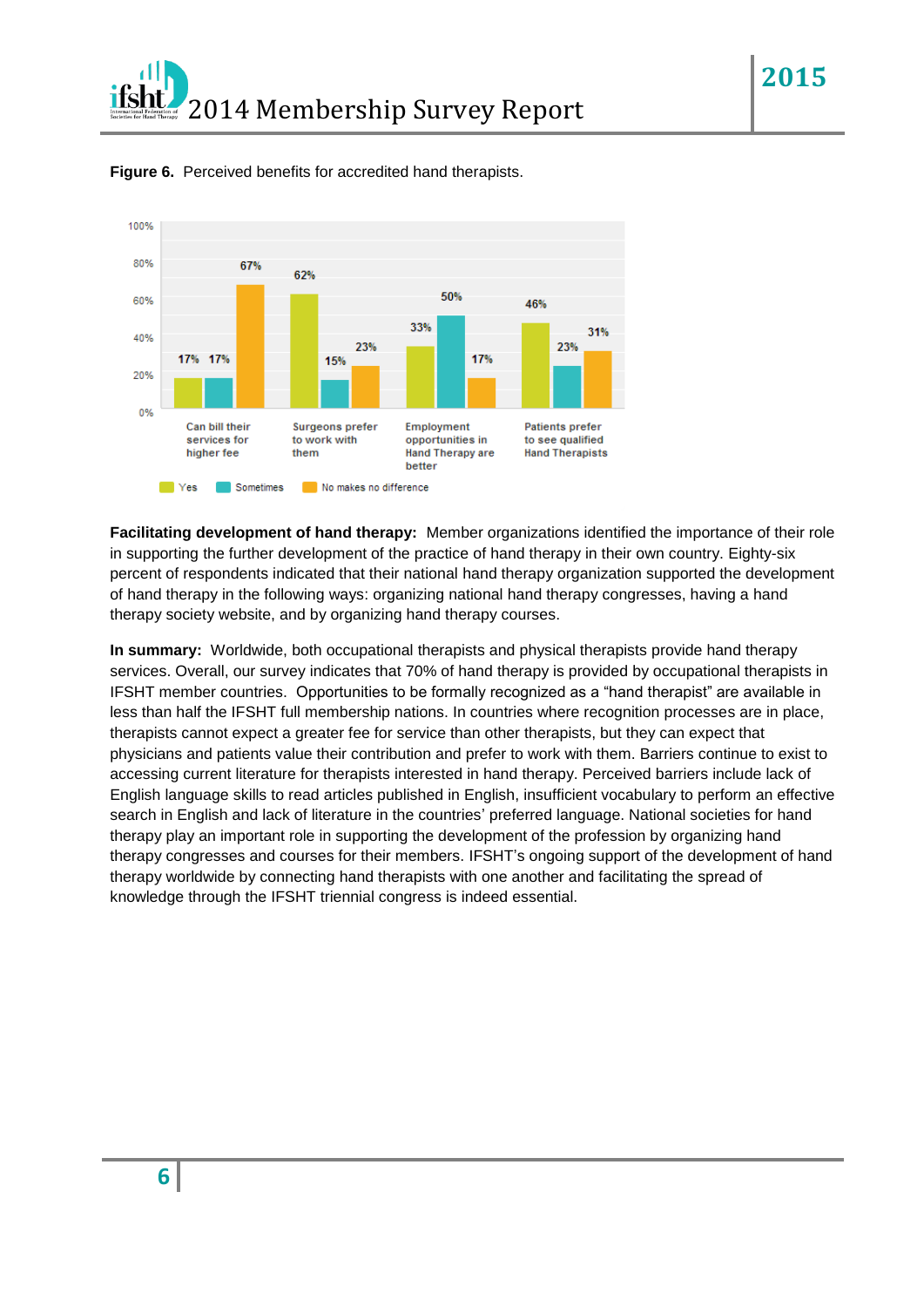## *ifsht* 2014 Membership Survey Report

**Appendix 1**: Listing of Countries & respective hand therapy societies / corresponding members included in this report.

| <b>Hand Therapy Organization</b>                                                                                   | Country            | Reported<br><b>Members</b> | Population *  |
|--------------------------------------------------------------------------------------------------------------------|--------------------|----------------------------|---------------|
| Capitulo de Terapistas de la Mano de la Asociacion de Cirugia de la Mano<br>The Argentine Chapter for Hand Therapy | Argentina          | 144                        | 43'024'376    |
| Australian Association of Hand Therapy                                                                             | <b>Australia</b>   | 300                        | 22'507'616    |
| <b>Corresponding Member</b>                                                                                        | <b>Bahrain</b>     | 1                          | 1'332'171     |
| Corresponding member                                                                                               | <b>Barbados</b>    | 1                          | 284'548       |
| <b>Belgian Hand Therapists</b>                                                                                     | <b>Belgium</b>     | 35                         | 10'449'361    |
| Sociedade Brasileira de Terapeutas da Mao e do Membro Superior<br><b>Brazilian Society of Hand Therapists</b>      | <b>Brazil</b>      | 150                        | 210'174'032   |
| Canadian Society of Hand Therapists                                                                                | Canada             | 99                         | 34'834'840    |
| Asociación Colombiana de Terapeutas de la Mano (ASCOTEMA)<br>Colombia Hand Therapy Association                     | Colombia           | 26                         | 46'245'296    |
| Dansk Selskab for Håndterapi Danish Society for Hand Therapy                                                       | <b>Denmark</b>     | 203                        | 5'569'077     |
| Suomen Käsiterapiayhdistys ry Finnish Hand Therapy Society                                                         | <b>Finland</b>     | 306                        | 5'268'799     |
| Société Française de Rééducation de la Main French Society of Hand<br><b>Therapists</b>                            | <b>France</b>      | 192                        | 66'021'744    |
| <b>Corresponding Member</b>                                                                                        | Gaza               | 1                          | 1'600'000     |
| Deutsche Arbeitsgemeinschaft für Handtherapie German Society of Hand<br>Therapy                                    | Germany            | 580                        | 80'996'688    |
| Hellenic Scientific Society of Physiotherapy - Hand Therapy Association                                            | Greece             | 30                         | 10'775'557    |
| Hong Kong Society for Hand Therapy Limited                                                                         | <b>Hong Kong</b>   | 80                         | 7'187'500     |
| Society for Hand Therapy, India                                                                                    | India              | 145                        | 1'236'344'576 |
| <b>Corresponding Member</b>                                                                                        | Iran               | 1                          | 77'447'168    |
| Irish Association of Hand Therapy                                                                                  | Ireland            | 30                         | 4'832'765     |
| Israeli Society of Hand Therapists                                                                                 | <b>Israel</b>      | 15                         | 7'821'850     |
| Associazione Italiana Riabilitazione Mano Italian Association for<br>Rehabilitation of the Hand                    | Italy              | 70                         | 61'680'120    |
| Japan Hand Therapy Society                                                                                         | Japan              | 572                        | 127'103'392   |
| Kenya Hand Therapy Association                                                                                     | Kenya              | 15                         | 4'501'056     |
| Nederlandse Vereniging voor Handtherapie Netherlands Society for Hand<br>Therapy                                   | Netherlands        | 550                        | 16'877'352    |
| New Zealand Association of Hand Therapists Inc.                                                                    | <b>New Zealand</b> | 190                        | 4'401'916     |
| Norwegian Society for Hand Therapy                                                                                 | Norway             | 74                         | 4'738'261     |
| Associação Portuguesa de Terapia da Mão Portuguese Society of Hand<br><b>Therapy</b>                               | Portugal           | 10                         | 10'831'834    |
| <b>Corresponding Member</b>                                                                                        | Qatar              | 1                          | 2'020'000     |
| <b>Corresponding Member</b>                                                                                        | Romania            | 1                          | 19'963'581    |
| <b>Corresponding Member</b>                                                                                        | Saudi Arabia       | 1                          | 28'828'870    |
| Slovenian Society for Hand Rehabilitation                                                                          | Slovenia           | 30                         | 1'988'292     |
| South African Society of Hand Therapists                                                                           | South Africa       | 140                        | 48'375'644    |